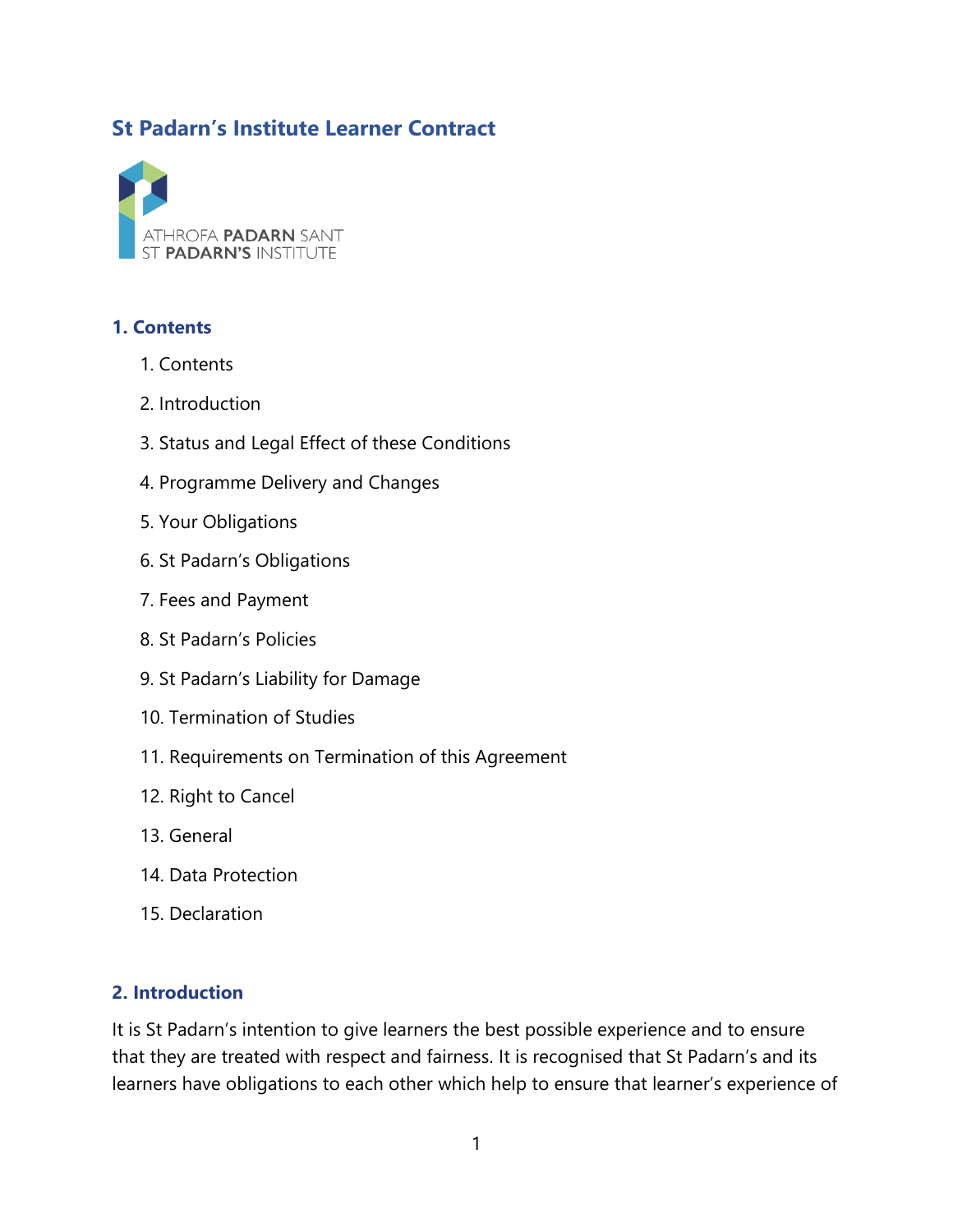St Padarn's is positive and enriching. The purpose of this document is to set out clearly, and in detail, the obligations of both St Padarn's and learners.

St Padarn's has obligations to deliver its programmes to the highest standards that it can and to support learners while they study. At the same time, St Padarn's has to balance the interests and entitlements of learners with our obligations as part of the Representative Body of the Church in Wales, a registered charity, to manage finite resources efficiently and equitably.

Learners' obligations include pursuing studies diligently, honestly, treating fellow learners and staff with respect, and abiding by the policies and procedures of St Padarn's.

When an offer of a place at St Padarn's is made it is subject to a legal contract being put in place between the learner and St Padarn's on the terms set out in this document. For those students on courses where the registration is completed by, and fees charged by, another provider, for example those courses accredited by Cardiff University, there will also be a legal contract between the learner and that provider. In the latter case there are also contracts in place between St Padarn's and those other providers to protect learners' rights.

Candidates for licensed ministry are likely to be part of more than one programme, Formation for Licensed Ministry and an academic programme. This contract applies to both programmes.

The terms and conditions of the contract are as set out below and acceptance of a place is expressly subject to them.

# **3. Status and Legal Effect of these Conditions**

- **3.1** These conditions are the standard registration conditions for learning delivered by St Padarn's. Together with the other documents to which they refer, these registration conditions form the contract between St Padarn's and the learner. Those learners who are studying on a programme accredited by another institution may also be required to enter a contract with that institution.
- **3.2** No contract between St Padarn's and the learner will exist until you formally notify St Padarn's that you accept an offer of a place in writing to St Padarn's. You will have 14 days from acceptance of the offer to withdraw your acceptance.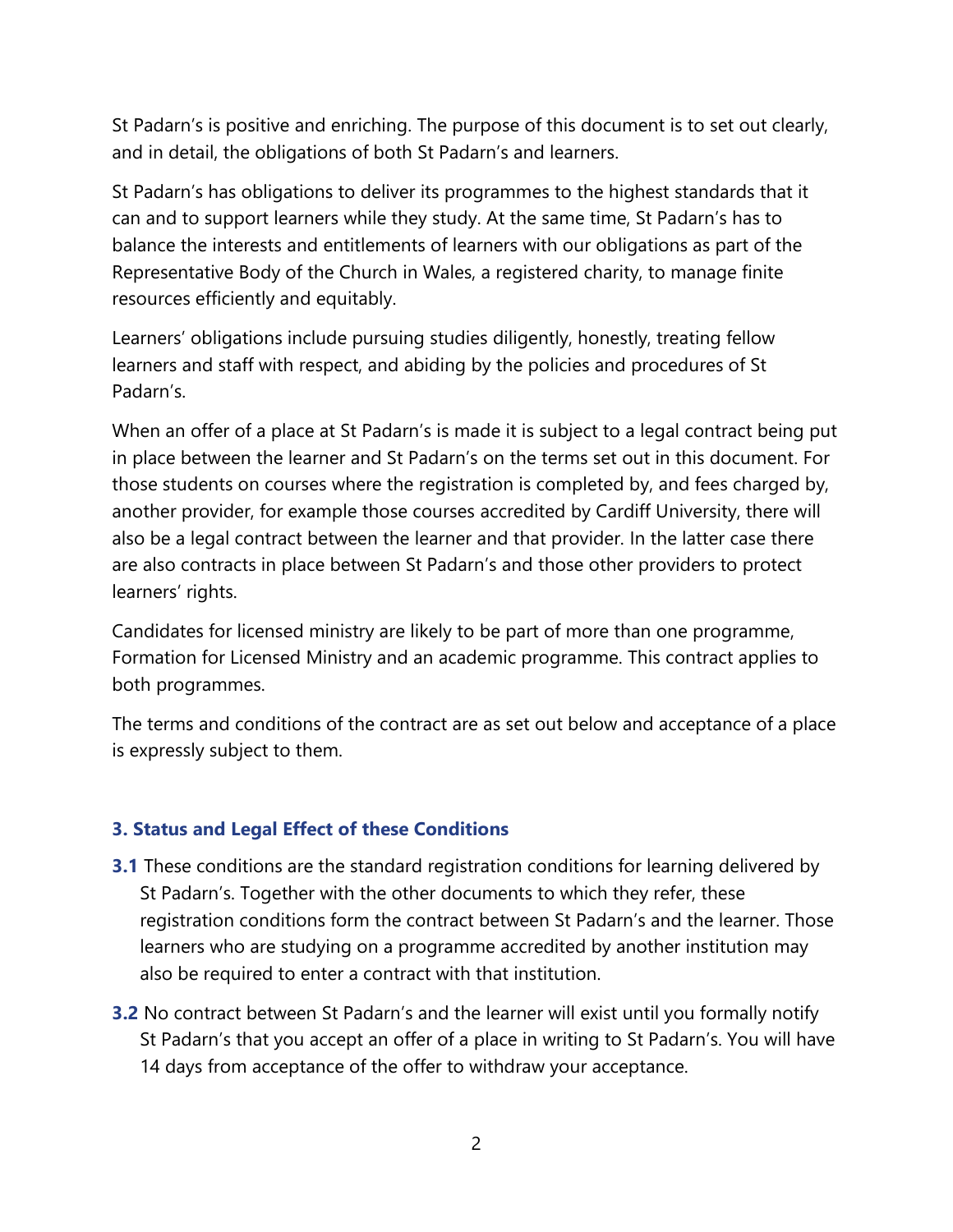- **3.3** It is a condition of entry on to the Programme that you must complete and sign an registration form, a St Padarn's IT Policy Acknowledgement Form and Data Protection Consent when requested to do so by St Padarn's.
- **3.4** Breach of any of these conditions may give rise to action being taken against you under the Disciplinary Procedures of St Padarn's, and/or termination of this Agreement.

#### **4. Programme Delivery and Changes**

As a minimum St Padarn's will service its statutory, regulatory and contractual obligations to students. In doing so, St Padarn's will work to protect the student interest when responding to circumstances such as significant changes to how a course is delivered or course closure. St Padarn's has in place procedures to respond to these circumstances which will mitigate the potential impact on students, and which recognise the different needs of its diverse student body.

- **4.1** St Padarn's agrees, subject to these conditions, to deliver the Programme with reasonable care and skill and to make available to you learning support facilities and other services as it considers appropriate.
- **4.2** St Padarn's may make changes to the Programme as it was originally described. These changes typically result from timetabling alterations, changes to optional modules or other syllabus changes which may result from staff turnover, student numbers required to provide an adequate student experience, or changes in technology, knowledge or understanding, changes to placements or changes to the Regulations to address requirements of external bodies or to make improvements. If such changes are required and may reasonably be expected to have a significant adverse effect on you, or St Padarn's discontinues or merges the Programme or combines it with other programmes of study, St Padarn's will give you as much notice as it can, consult with learners and take reasonable steps to minimise those effects.
- **4.3** St Padarn's will not be liable for any failure or delay in performing its obligations if the failure or delay is due to any cause beyond St Padarn's reasonable control, which includes (without limitation), any governmental action, any act or omission of third parties which wholly or partly provide or fund the Programme, political unrest, fire, flood, war, strike or other labour dispute, staff illness, public health concern, extreme weather conditions, natural disaster, or act of God.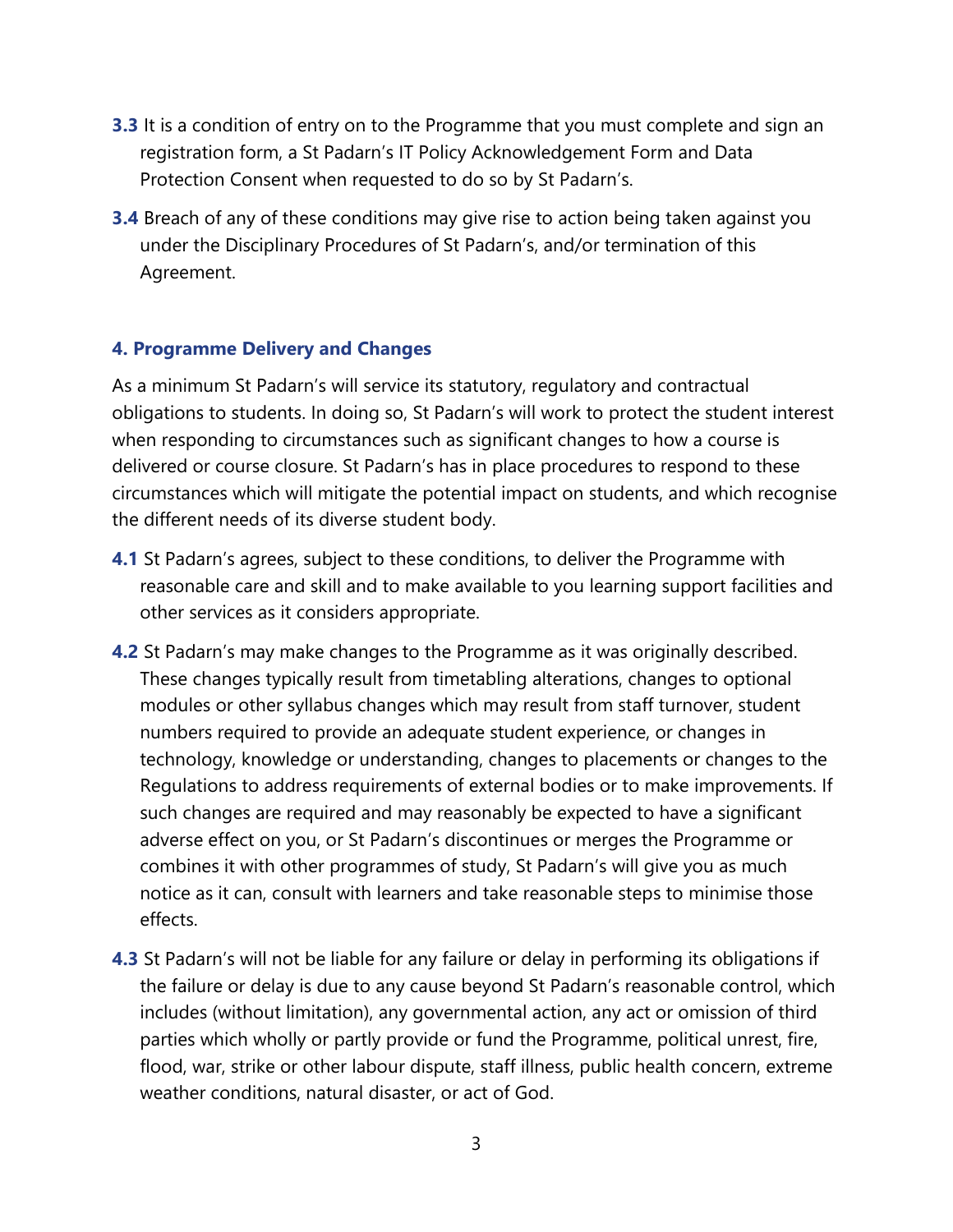- **4.4** St Padarn's shall be entitled to end this Agreement immediately by notice in writing to you in the following circumstances:
	- **4.4.1** If after the acceptance of an offer by you there is a material change in your circumstances or if St Padarn's becomes aware of information relating to you not previously known to it (including, but not limited to, information about criminal convictions or activity, subject to the Rehabilitation of Offenders Act 1974) which in the reasonable opinion of St Padarn's makes it inappropriate for you to study on the Programme.

or

**4.4.2** If, in the reasonable opinion of St Padarn's, you have not provided St Padarn's with all relevant information or you have supplied information which is not complete, authentic and accurate in all material respects.

# **5. Your Obligations**

You agree to comply with your obligations under this contract and you agree:

- **5.1** That you have obtained all the information you need to make an informed choice of Programme and that you will have undertaken any preliminary reading or other academic preparation requested of you by the start of the Programme.
- **5.2** To study diligently, and to attend fully and promptly and participate appropriately at lectures, courses, classes, seminars, tutorials, placements and other activities which form part of the Programme as required (subject to absence authorised in accordance with procedures applicable to the Programme), in respect of which you agree to undertake all additional study and other activities which may be necessary to catch up on missed work, and to attend all other expected St Padarn's activities.
- **5.3** To fulfil all the academic requirements of the Programme on time and in accordance with conditions imposed by St Padarn's, including submitting assignments and refraining from committing plagiarism or other academic misconduct.
- **5.4** To prepare adequately for any activity which you are required to undertake to fulfil the non-academic requirements of your programme, at all times conducting yourself with due respect for staff, other learners and the public and in an appropriate manner.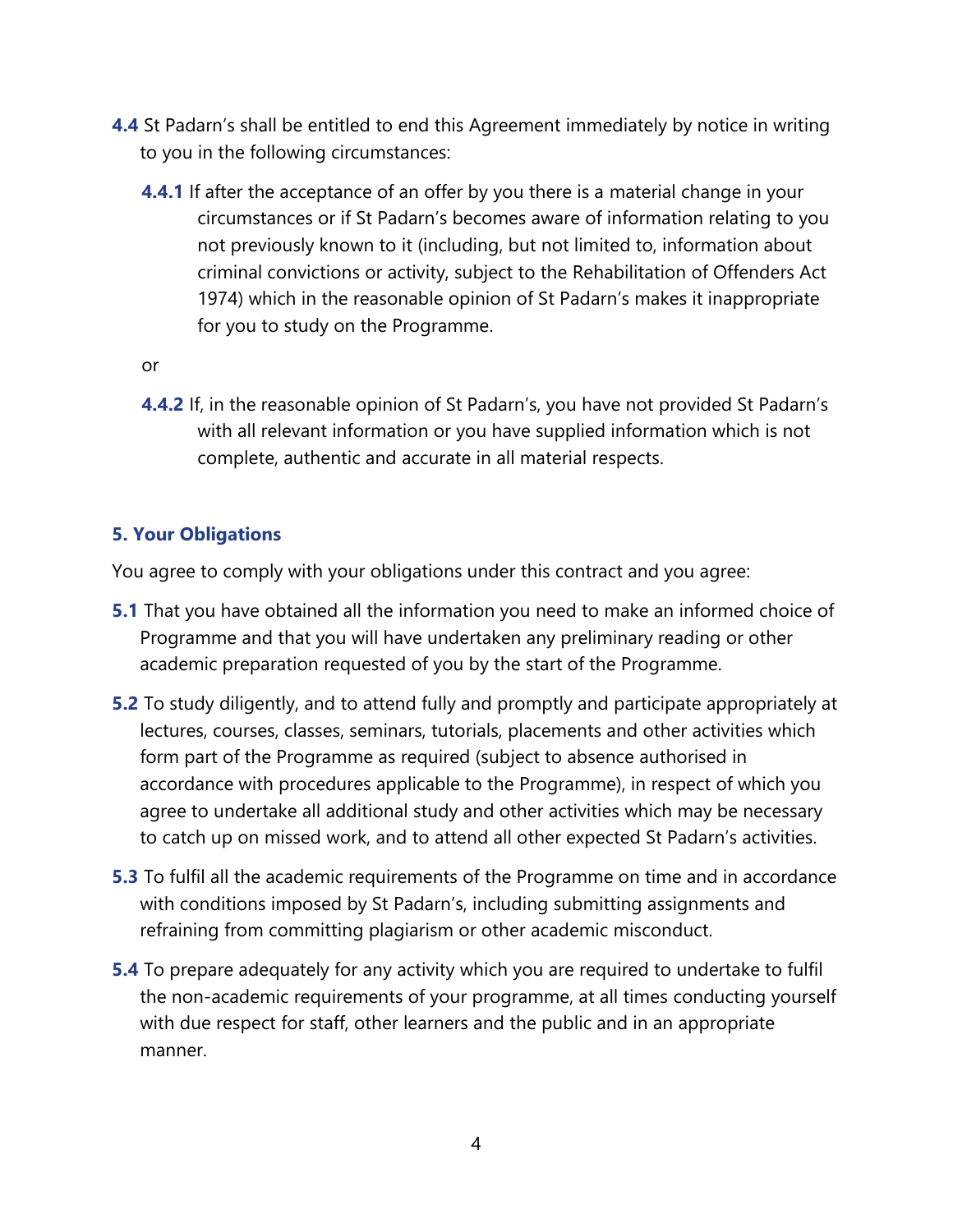- **5.5** To pay all fees and other moneys due, by the dates specified by St Padarn's, unless previously agreed otherwise by the appropriate Institute authorities.
- **5.6** To provide St Padarn's with a contact name and details which you are willing to permit St Padarn's to use at its discretion and without further reference to you in a situation which St Padarn's reasonably regards as an emergency.
- **5.7** To comply with any legal or professional standards and requirements which are applicable to you or the Programme; including the self-declaration of any unspent criminal cautions and/or convictions and any other reasons or circumstances that might prevent you from, or have a bearing upon your ability to work with the vulnerable and to inform St Padarn's immediately should any of the aforementioned change; any requirement to provide a satisfactory Disclosure and Barring Service (DBS) Enhanced Disclosure Certificate obtained through St Padarn's (and you agree to subscribe for membership of the DBS Update Service or monitoring scheme or any regulatory replacement or modification thereof) and any requirement to be provisionally registered with the appropriate Professional, Regulatory or Statutory body from time to time as applicable.
- **5.8** To give explicit consent for St Padarn's to communicate with any government department, agency or similar body, or an employer or other sponsor, in order to check or verify any personal data that you have provided at any time during and in support of your application for admission to and continued studies with St Padarn's.
- **5.9** At all times whilst you are a learner at St Padarn's to act in accordance with any reasonable requests or requirements made of you from time to time by or on behalf of St Padarn's, to co-operate with members of staff and to behave appropriately, responsibly and with respect for, and not to harass any person, or discriminate on the grounds of age, disability, gender reassignment, marriage or civil partnership, pregnancy or maternity, religion or belief, race, sex or sexual orientation, to refrain from engaging in misconduct (as defined from time to time by the St Padarn's Code of Conduct) and to refrain from causing damage to property.
- **5.10** Not to make anything other than token gifts of appreciation to staff in order to protect both learners and staff members from any accusations of bribery.
- **5.11** To notify St Padarn's if any of the information which you have submitted to St Padarn's changes.
- **5.12** To abide by any special conditions set out in the Programme Handbook or similar document issued by St Padarn's or placed on the St Padarn's Moodle site (VLE) in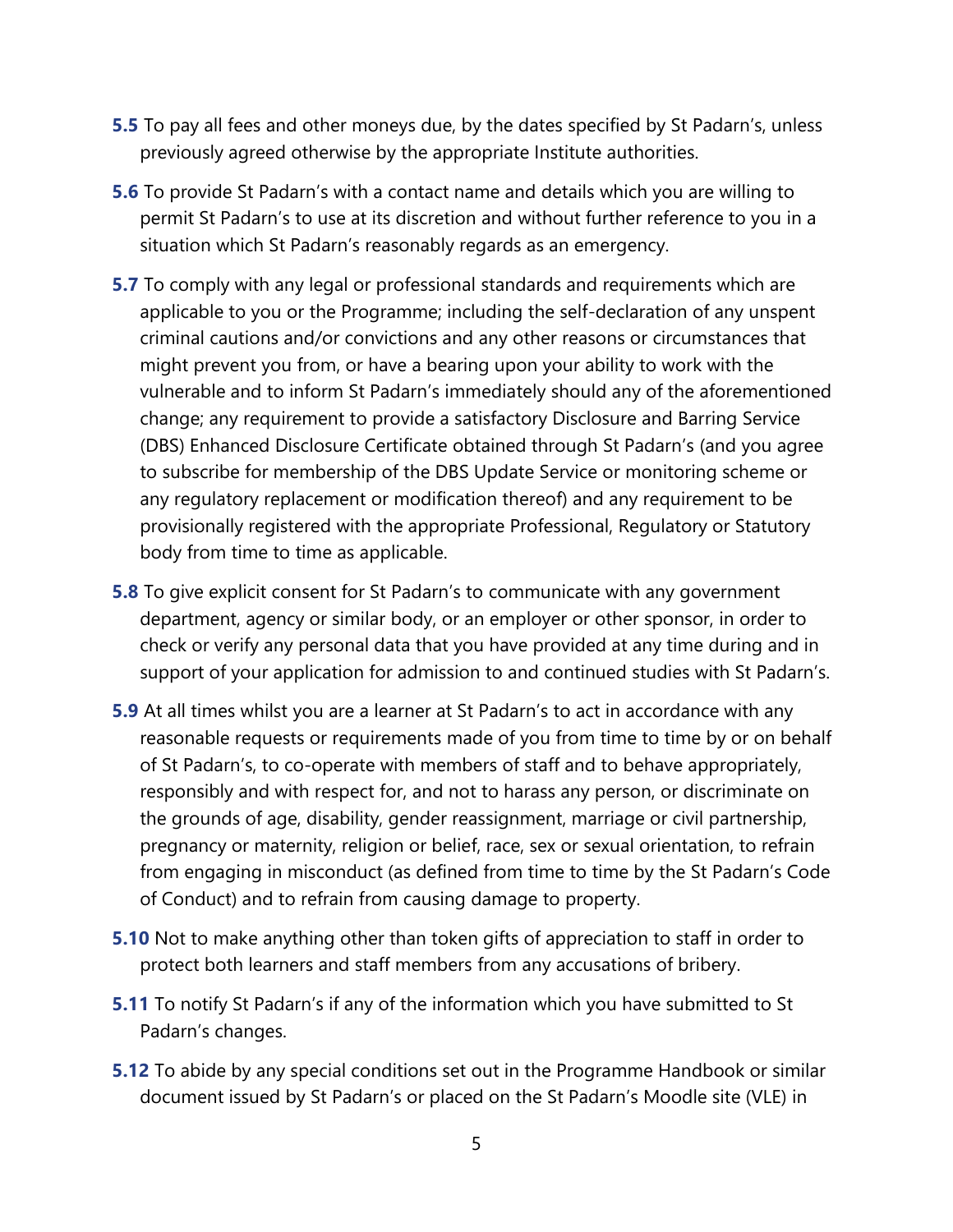respect of the Programme, or as otherwise notified to you by St Padarn's.

**5.13** St Padarn's learners each are set up with a St Padarn's email account. This email address or the St Padarn's Moodle (VLE) site will be used to communicate with learners. It is the responsibility of the learner to ensure they access the Moodle site and their email account regularly. Learners will be issued with a username and password to access the Moodle site. Resources and vital information for programmes are provided on Moodle, as well as messages to give new information, updates and reminders. This is an important means of communicating, especially for learners who study at a distance. Failure to access the Moodle site and the St Padarn's learner email will not be accepted as an excuse for not meeting deadlines or any other requirements of the programme which have been explained via Moodle. St Padarn's appreciates it can be daunting using a new IT system. There is support available to help any learner who has difficulties, and sessions on Moodle are included as part of induction.

# **6. St Padarn's Obligations**

- St Padarn's agrees:
- **6.1**To provide prospective learners with information in order to make a decision on whether to accept a place at St Padarn's.
- **6.2**Where study is missed through authorised absence to take reasonable measures to support the learner in catching up with missed work.
- **6.3**St Padarn's recognises that at the start of the course academic processes will be unfamiliar to many learners and will take all reasonable steps to support learners, for example through study skills sessions.
- **6.4**To ensure that academic policies, guidance and assignment deadlines are clear and easily accessible.
- **6.5** To use reasonable endeavours to ensure that St Padarn's staff behave appropriately, responsibly and with respect for all persons, and that they do not harass any person or unlawfully discriminate on the grounds of age, disability, gender reassignment, marriage or civil partnership, pregnancy or maternity, religion or belief, race, sex or sexual orientation, and that St Padarn's staff refrain from engaging in misconduct (as defined from time to time by the St Padarn's Code of Conduct) and refrain from causing damage to property.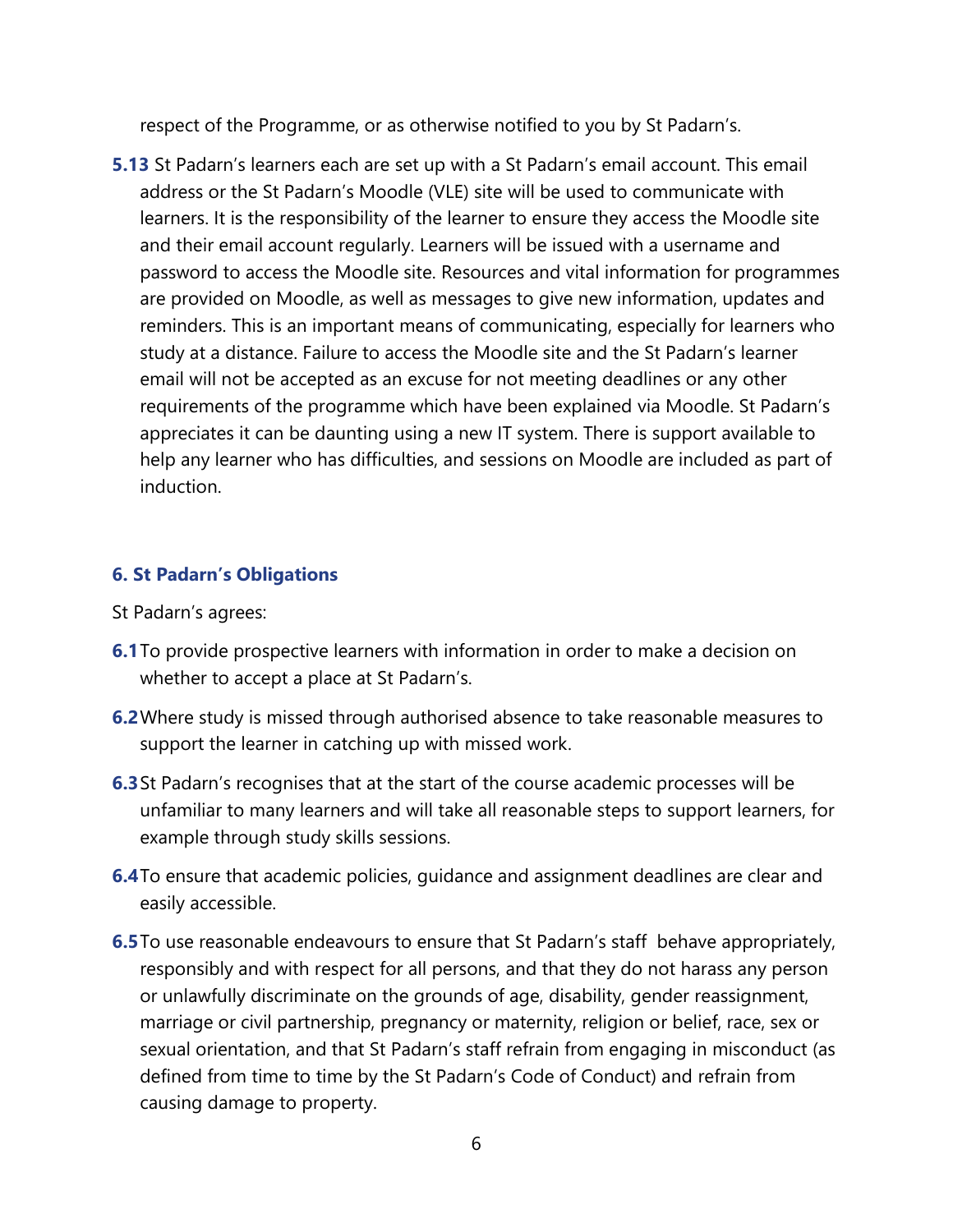- **6.6**To endeavour to provide high quality teaching and resources for learners.
- **6.7**To ensure that its non-academic policies are fair, clear and accessible.
- **6.8**To use all reasonable endeavours to provide a safe physical environment for learners.

#### **7. Fees and Payment**

- **7.1** Fees will be published on the St Padarn's website prior to registration on any course.
- **7.2Candidates for licensed ministry sponsored by a Bishop in the Church in Wales:** No fees are due directly from the candidate. If a candidate wishes to continue their academic study after licensing (or after withdrawal of sponsorship by the Bishop), their fees become their responsibility.
- **7.3** Full information on terms and conditions on payment of fees can be found in the St Padarn's Fees and Finance Policy, which forms part of the terms and conditions of this contract.
- **7.4** If any fees remain unpaid one month after they were due, St Padarn's shall be entitled to take measures to recover the debt, and/or to exclude you from St Padarn's, withhold you from any award or qualification, suspend further performance of its obligations under this Agreement, or refuse to allow you to proceed to any further stage of the programme, until all outstanding amounts have been paid or arrangements for payment have been established which St Padarn's considers satisfactory. Any learner who has difficulty with payments is encouraged to speak to a tutor as soon as possible in order that St Padarn's can consider whether special payment terms can be put into place.
- **7.5** To reflect ongoing cost changes, it might be necessary for St Padarn's to increase fees. Once registration on the programme is completed any increase in the fees you will be charged will be reasonable and notified in advance. This clause 7.5 will not apply to those candidates for licensed ministry sponsored by a Bishop in the Church in Wales.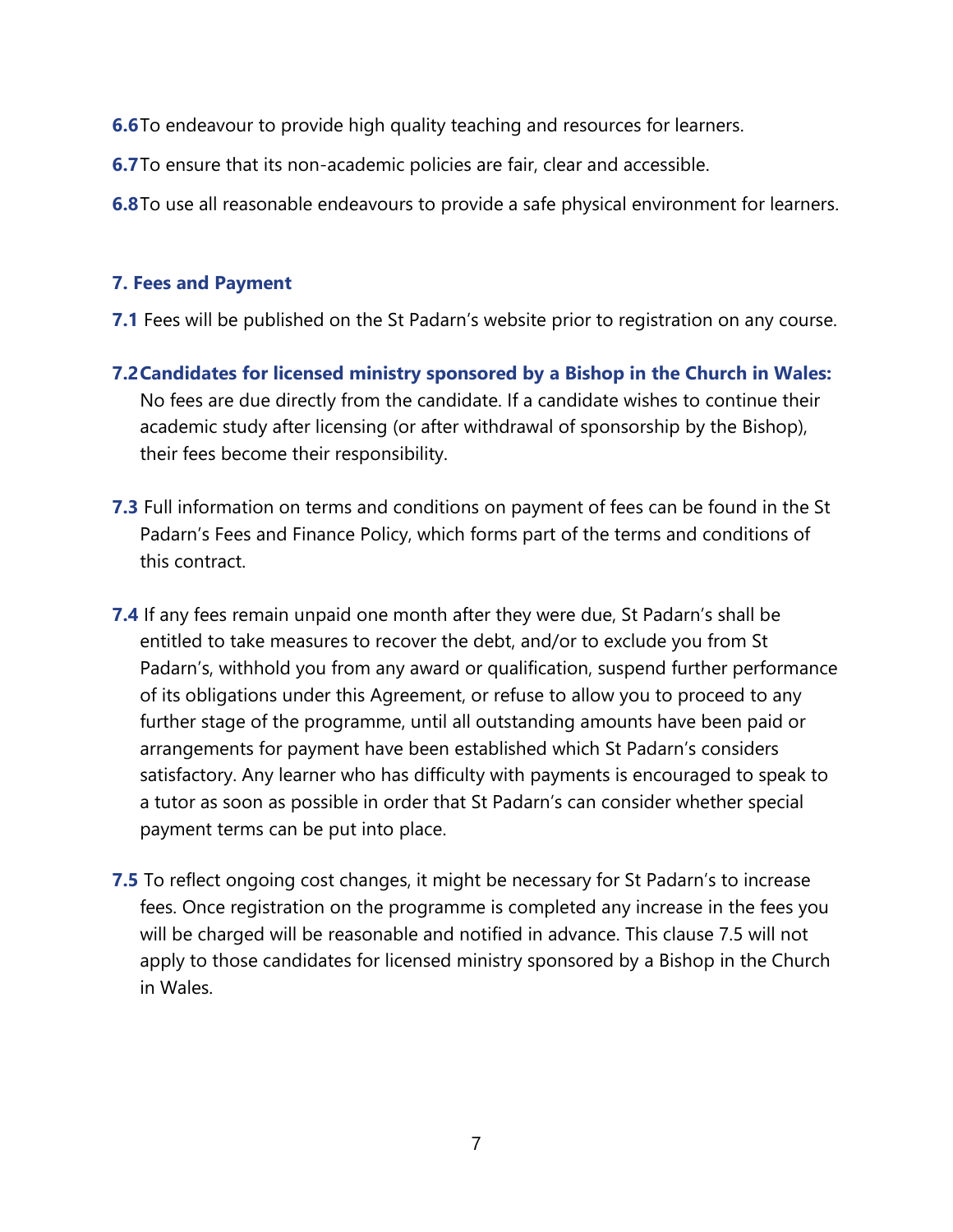# **8. St Padarn's Policies**

- **8.1** St Padarn's learners (and staff) must abide by the policies of the Institute. The policies can be found in full on the St Padarn's website, https://www.stpadarns.ac.uk/en/about/policies/.
- **8.2** Policies may be amended from time to time.
- **8.3** In certain circumstances your learning with St Padarn's may be terminated as a result of disciplinary action taken against you in accordance with the Disciplinary Policy of St Padarn's if you break any of these conditions and the breach is serious. In those cases, this Agreement shall end automatically and your registration as a learner may be cancelled without the need for any notice, unless St Padarn's agrees otherwise in writing. St Padarn's commits to treating its learners fairly and in line with the Disciplinary Policy, including the learner's right to appeal.
- **8.4** If you are dismissed from any institution or organisation other than St Padarn's which you are required to attend or be a member of as part of the Programme then St Padarn's shall be entitled to end this Agreement immediately by giving written notice to you.

# **9. St Padarn's Liability for Damage**

- **9.1** St Padarn's does not accept responsibility, and expressly excludes liability, for the following, in respect of which you are advised to arrange appropriate insurance cover:
	- **9.1.1** Any loss or damage to your property (including but not limited to any motor vehicle or cycle) while that property is on the premises of St Padarn's, unless caused by the negligence of St Padarn's or its employees.
	- **9.1.2** Any loss or damage suffered by you as a result of use of any computer equipment or software provided or made available by St Padarn's to you, including (but without limiting the general nature of this condition) any contamination of software or loss of files as a result of using St Padarn's equipment or software.

**9.2** Nothing in these conditions operates to exclude St Padarn's liability for death or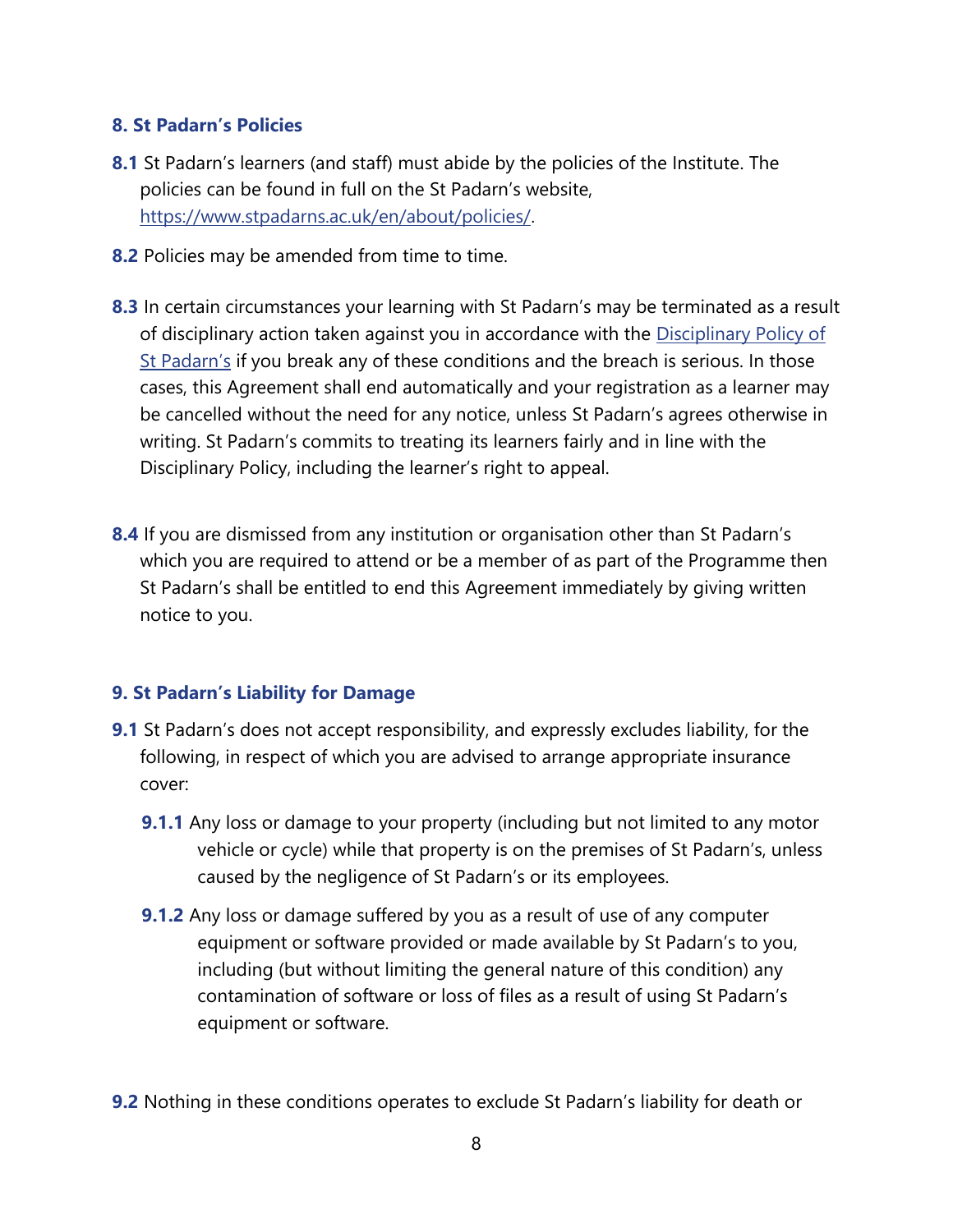personal injury caused by St Padarn's negligence, or for fraudulent misrepresentation.

#### **10. Termination of Studies**

- **10.1** Academic failure may lead to the termination of this agreement. Decisions about academic failure are made by the accrediting institution.
- **10.2** If you are registered on more than one programme, e.g., a Candidate for Ministry and studying for an accredited qualification, academic failure may lead to the termination of this contract in relation to that qualification. It will not automatically lead to termination of all programmes on which you are registered.
- **10.3** Where you are registereded on more than one programme, academic failure may be taken into account in related processes, such as a Disciplinary process or Capability to Undertake Study/Training Policy.
- **10.4** Termination of studies for failing to comply with this contract, including complying with the policies and procedures of St Padarn's will be covered by the Learners' Disciplinary Policy or Capability to Undertake Study/Training Policy.
- **10.5 If you are a full-time candidate for ministry and you have your contract for Formation for Licensed Ministry terminated, and you are also registereded on the full-time B.Th. in Theology for Discipleship, Ministry and Mission then you will automatically be withdrawn from the full-time B.Th. as that course is only available to those training full-time for licensed ministry in the Church in Wales. Provision will be made to transfer to the part-time course if you wish. The full-time B.Th. is only available to full-time sponsored candidates preparing for licensed ministry in the Church in Wales. If someone who is registered on this programme ceases to fulfil these criteria e.g., they begin their licensed ministry or are no longer sponsored they will no longer be able to continue on the full-time course but if they wish St Padarn's can make arrangements to transfer them to the part-time course.**
- **10.6** If you wish to terminate this contract by withdrawing from the undergraduate programmes written notice of intention to withdraw must be given to the Registrar. On receipt of notice the Registrar will contact you in writing to inform you of the impact that withdrawal may have on future academic studies. You may discuss the implications with the Registrar. Once any implications have been fully understood you need to confirm to the Registrar that you wish to continue with withdrawal. To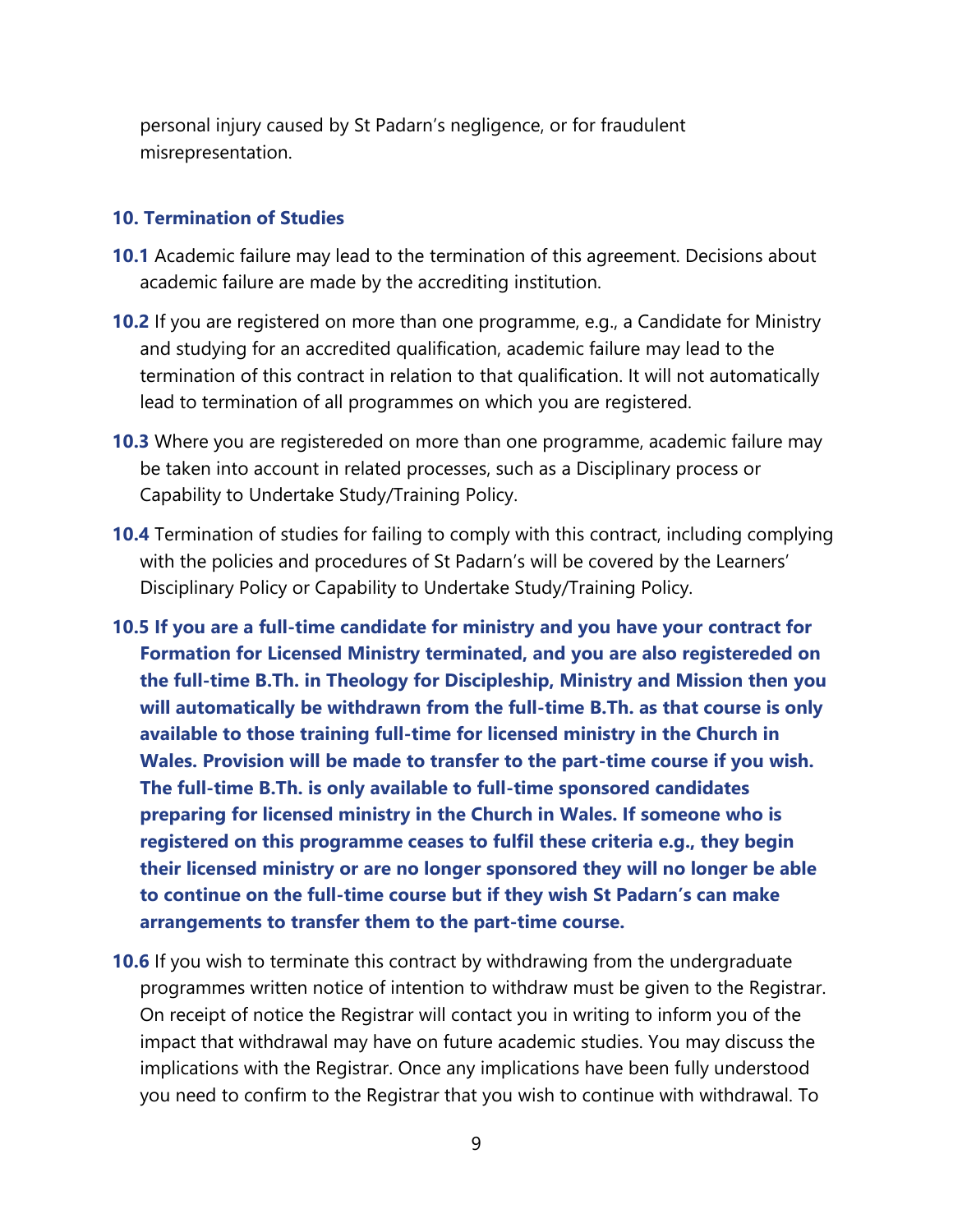withdraw from postgraduate study the learner must follow the processes of the accrediting university. The Registrar can give guidance on how a learner can do this. Liability for fees in the case of withdrawal is set out in the St Padarn's Fees and Finance Policy.

**10.7** If you wish to terminate this contract by withdrawing from a non-accredited programme then you need to contact the leader of that programme. Withdrawal from the full-time Formation for Licensed Ministry programme will mean automatic withdrawal from the full-time B.Th. in Theology for Discipleship, Ministry and Mission, as in 10.5.

#### **11. Requirements on Termination of this Agreement**

- **11.1** If at any time St Padarn's terminates this Agreement as a result of its rights under these conditions or generally or if this agreement terminates automatically:
	- **11.1.1** St Padarn's shall be entitled to refuse to register you on the Programme, if at the date of termination, you have not already registereded.
	- **11.1.2** St Padarn's shall be entitled to require you to stop studying on the Programme, and to leave St Padarn's immediately, if at the date of termination, you have already registered.
- **11.2** Any action taken by St Padarn's under Conditions 11.1.1 or 11.1.2 will not restrict the ability of St Padarn's to take any other action against you to which it may be entitled.
- **11.3** St Padarn's will not be liable for any loss or damage of whatever nature which you may suffer as a result of any action taken against you by St Padarn's to terminate this Agreement or disciplinary action by St Padarn's (provided the action by St Padarn's is taken properly in accordance with these conditions or St Padarn's procedures).

# **12. Right to Cancel**

**12.1** You have the right to cancel this contract within fourteen days without giving any reason. This cancellation period will expire after fourteen days from the conclusion of the contract. To exercise this right to cancel you must inform St Padarn's in a clear statement (i.e., by letter, email or by telephone) of your decision to cancel this contract. To meet the cancellation deadline, it is sufficient for you to send your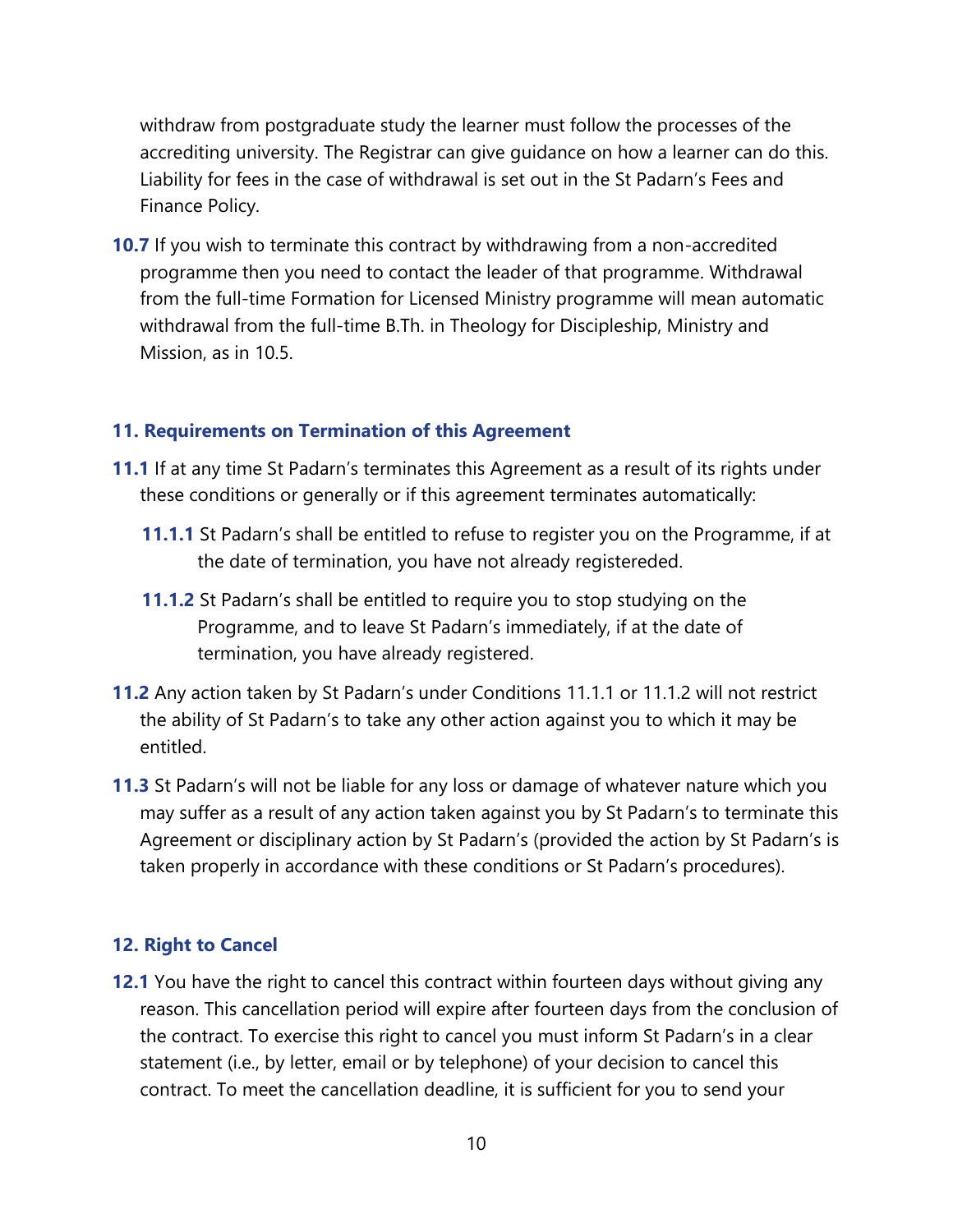communication concerning your exercise of the right to cancel before the cancellation period has expired.

**12.2** If you cancel this contract, St Padarn's will reimburse to you all payments received from you not later than 14 days after the day on which St Padarn's is informed of your decision to cancel. St Padarn's will make the reimbursement using the same means of payment as you used for the initial transaction, unless you have expressly agreed otherwise; in any event, you will not incur any fees as a result of the reimbursement.

#### **13. General**

- **13.1** If any provision of these terms and conditions is or becomes illegal, invalid, void or unenforceable that shall not affect the legality, validity or enforceability of the other provisions.
- **13.2** Any notice or other communication made under this Agreement shall be in writing and addressed to you at the last address notified by you to St Padarn's, and shall be deemed to have been properly served if delivered by hand when left at that address or if made by prepaid first-class post, 48 hours after being posted to that address.
- **13.3** If you breach this Agreement and St Padarn's chooses not to exercise any right which it may have against you, that shall not prevent St Padarn's from taking action against you in the future in respect of that breach or any further breaches by you.
- **13.4** This contract does not confer any rights or benefits on third parties (including a student's parents) under the Contracts (Rights of Third Parties) Act 1999.
- **13.5** This Agreement shall be governed by and construed in all respects in accordance with the laws of England and Wales and the parties agree to submit to the exclusive jurisdiction of the courts of England and Wales. St Padarn's may take proceedings in any other court of competent jurisdiction, and the taking of proceedings in any one or more jurisdictions by St Padarn's shall not preclude it taking proceedings in any other jurisdictions, whether concurrently or not, to the extent permitted by the law of such other jurisdiction.
- **13.6** The main address of St Padarn's is 54 Cardiff Road, Cardiff CF5 2YJ.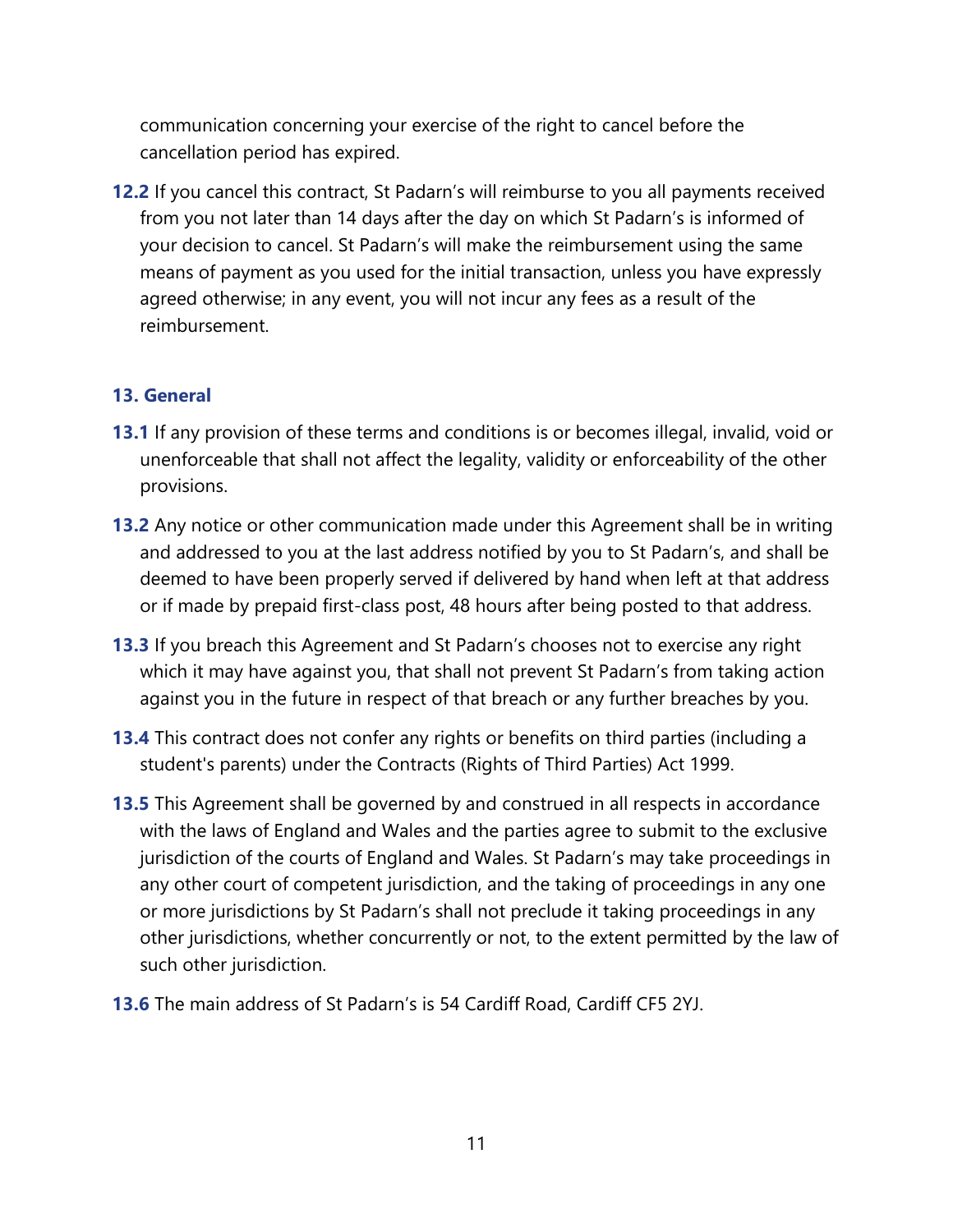# **14. Data Protection**

- **14.1** St Padarn's may use and process personal data or information regarding you whilst you are a student of St Padarn's and after you have left St Padarn's. The ways this data is stored and used are set out in the [Church in Wales Data Protection Policy.](https://www.churchinwales.org.uk/privacy-notice/)
- **14.2** In some circumstances, St Padarn's uses data in the form of photographs of classroom situations, including students in a classroom setting, as part of general marketing materials, for example in the St Padarn's annual report, prospectus or course materials. Personal data alongside photographs will only be used with explicit consent.